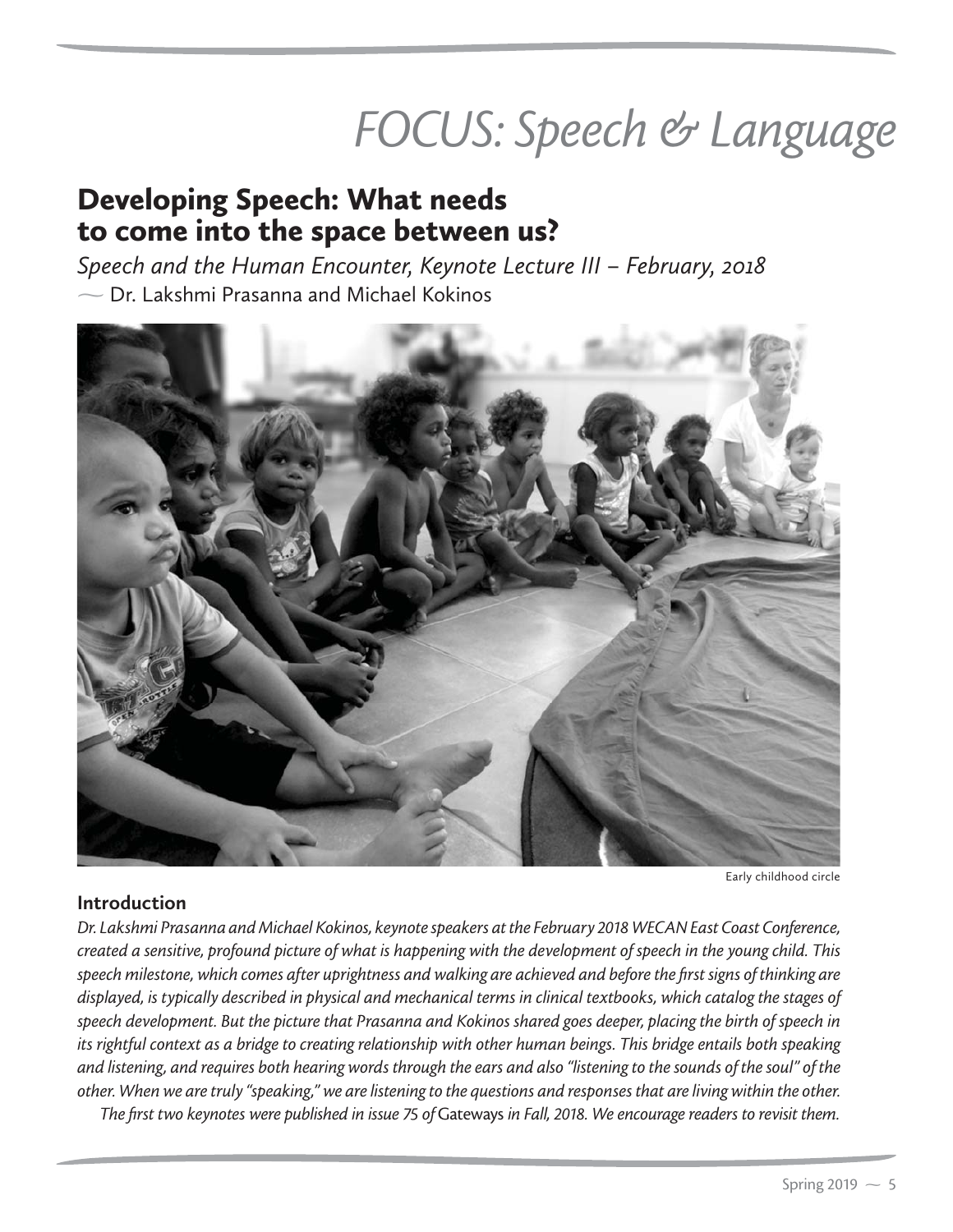

Images depicting Australian aboriginal mythology. Aboriginal art always presents situations in their full context. The cross-hatching in the pictures indicate the unseen etheric world that surrounds all objects, people, plants, and events. All things are connected in relationship to one another. No single thing can be thought of as isolated; all things and events are interconnected.

In the first keynote, "Speech Development: Giving Birth to Speech," Dr. Lakshmi described that we have known one another in the spiritual world and have agreed, even vowed, to meet again in physical life. Once we are born on earth, as preparation to encounter each other, we begin to awaken to the experience of ourselves through movement and then through speaking, which opens the doorway to thinking. Awakening to oneself first is a prerequisite to becoming aware of the other.

Dr. Lakshmi continued: "Every moment in our lives, we experience ourselves—where our feet are, where we are in space. We claim our space. The moment this happens, we have a longing to share, a longing to meet someone on earth whom we have known before in the spiritual world … I wake up and look around for my friends. Every time in our lives when we wake up in our physicality, we are looking for an encounter which brings a memory from a previous encounter."

We come back to earth to meet both the birth mother and also the earth mother. The child listens to the birth mother and listens to the earth mother through "standing upon the earth and listening to her with his feet." But when standing and walking occur, a distance is created between both the physical and earth mothers. The distance—the space in between is experienced as a separation that the child longs to fill up with speech. From here on out, the child searches for spirit-filled words through which she can express to the world what lives inside her.

Michael Kokinos continued by expanding on the spirit of language in "The Human Encounter and Integration of the Lower Senses." He described the Australian aboriginal peoples as having true congruence between what is spoken, what is inwardly pictured by the speaker, and what is artistically created [through a puppet or beeswax modeling, for instance]. Congruence means that all of these elements match and create an experience that is bigger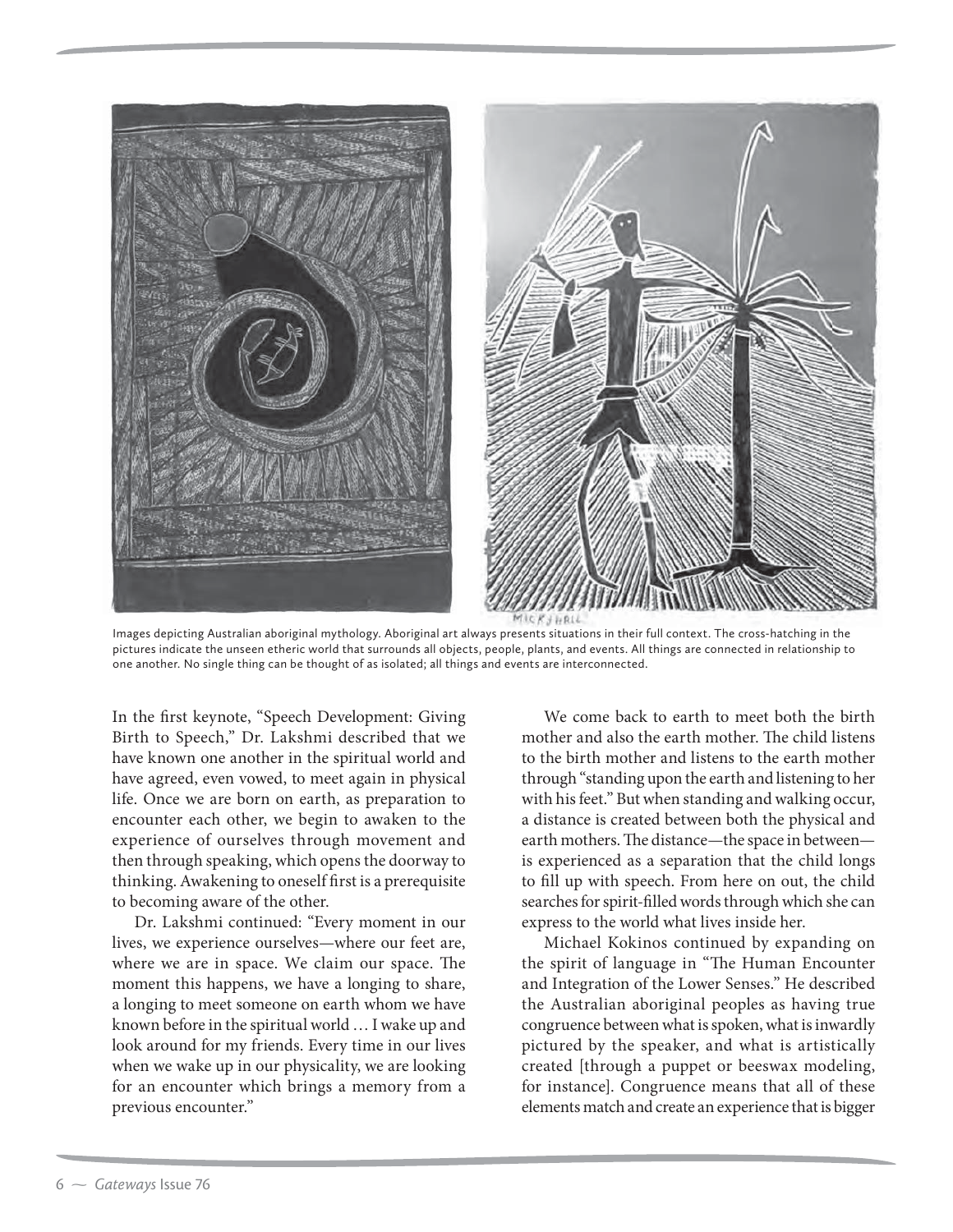than the sum of the individual parts. Unlike our modern selves, these people have no "inner chatter" that intrudes upon the encounter through speech. All events, all creatures, all people are interwoven into a context of wholeness. Aboriginal peoples will never draw an object or animal alone; they will always draw it in the context of its surroundings and interactions with others. These people in their lives and in their speaking reflect that all things are interconnected. This interconnectedness between the inner picture and the spoken word is essential for true communication. The authenticity of how these elements match and the warm intention with which the word is spoken will determine the quality of the encounter and relationship.

After describing a profound experience with a nonverbal child through a rhythmic hand-gesture game, he stressed that intellectual knowledge of therapeutic techniques is not enough. The work of the therapist, healer, and teacher all depend upon relationship with the other. It is the longing for connection, and the true warmth of interest with which it is met, that "invites the birth of true, human speech."

Speech arises out of a deep longing to create connection with the friends around us whom we have already known in the spiritual world. Part III of this presentation begins with that understanding and goes on to explore what is required of us to fulfill it.

For the third keynote, Dr. Lakshmi began and Michael Kokinos added concluding remarks. The two earlier lectures described the development of speech—and blockages to its healthy unfolding for the child. This concluding lecture addresses the qualities, intention, and consciousness the adult speaking partner needs to develop in her speech in order to make connection "in the space between."

*Approaching the Space Between: The qualities, intention, and consciousness needed in the adult speaking partner*

### **Dr. Lakshmi:**

We sit here together at this conference and the truth is that we all agreed to join together at this meeting a long time ago. We each individually take responsibility for ourselves and for our sisters and brothers whom we have come to meet from prebirth. It is both selfish and selfless that we recognize one another, for we have things to do with each other, ways to help each other fulfill our pre-birth intentions. What needs to happen between you and me and what needs to come into the space between us? We need to come into words and practicality in our encountering. Encountering requires that the words we speak, the images that stand behind the words, how we listen, and how we think about the encounter itself must all match and reinforce each other; they must be congruent. To this we bring the wholeness of ourselves in body, soul, and spirit. We have to bring all of this to mind.

A little child in the kindergarten already knows that there is someone there whom she has recently known. The children's ink is still wet. Their memories are still very fresh. The child is here and is ready to meet others. The more she gets into her body, the more she wakes up and also wakes up to others. Even though the child has prepared for this meeting, there is no compulsion to make connection. Maybe the child has come prepared to meet someone but experiences that "she stinks." So the child does not engage. There is always free choice.

Who we are in each incarnation has influences from the past. The head of the child does not belong to this incarnation. The head carries everything the child has experienced in the previous lifetime. The embryonic head is large and makes up one-half of the size of the child. Very close to the head lies the heart, and there is an intimate meeting between the two. The memory of this intimacy is very fresh for the child. Then the head unfolds. By the time the child is one year old, the head and heart are not so close together. For us adults, the distance is even further. We make observations through our head, but our business in relating with the child is to use the "non-head" part of ourselves. To create relationship in freedom, we have to choose our words carefully to bring harmony with the inner experience. There is a whole plateful of words to choose from. We can pick sounds and words from the plate, but we want to allow time and have patience to choose the right ones. This is very important. Working through the head is one avenue of encounter. The head analyzes and separates.

In the metabolic/limb system, where we are unconscious, we all belong to each other. It is hard to understand what the other person means only through the head. If someone knows you through this rhythmic system, he will give you what you need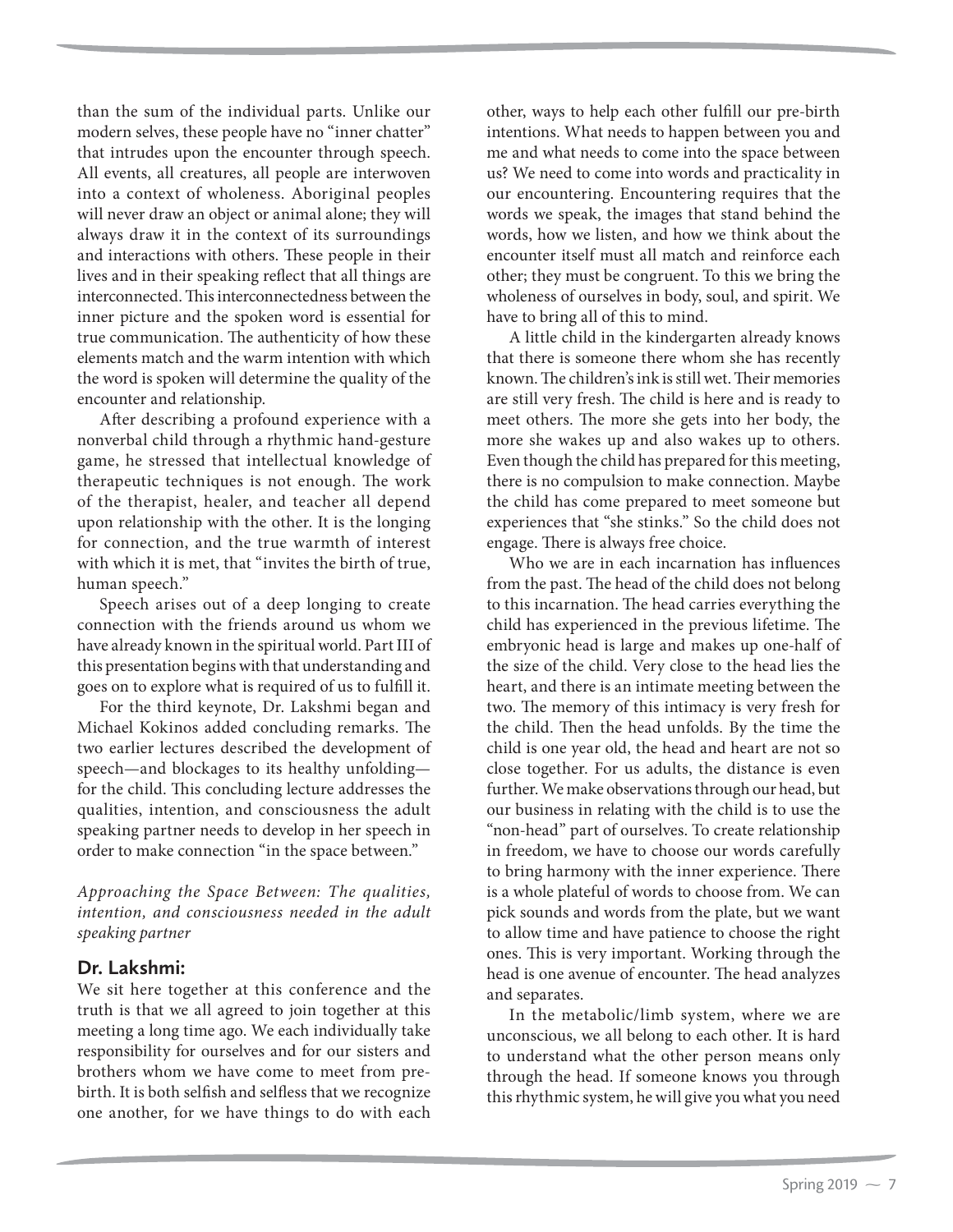when you need it—not according to some timetable, like the meals served on airplanes that come whether you are hungry or not. Things that come out of this "non-head" are more supportive for us.

We make observations of the children with our head and think of remedies and helpful activities. This is head work. Then in the evening we have to tell the head to be quiet. Impressions can now come of things that could not be written down. In the human digestive system, we have continuation of embryonic creative forces that build the body. Here in the evening, in the night, arise imaginations from the non-head forces. These imaginations meet us in the morning and give us new insight and substance to work with. The goal of this creative process is to transform facts into images. It is this metamorphosed fact-to-image that we are striving for in our work and to carry out into the world.

We hold what we have brought from the night carefully. There is the world outside, but we create our own inner life with our own words. Our whole organism is working so these two streams of outer and inner world meet. We each have our own story going on inside ourselves. We meet in the night with the child and review our agreements of why we have come together and what we are going to do together.

We can listen to each other in many different ways. Using language is a very specific human capacity. We select the words to use with a lot of inner

and outer preparation. When we go to a new land, we are often met with a new language and new songs. Native peoples listen to the land and sing out what they hear. Each child is a new land with a new language and filled with songs that we want learn through our ways of listening.

When we speak, listening is also happening both within oneself and within the other person. We hear with our ears and also with our bones. Sound causes our bones to

Parent and child during handwork activity with beeswax fish

vibrate, so we are hearing through bone conduction also. Whenever someone speaks, the larynx of the listener is also moving sympathetically. When we hear, we are also "speaking" along with the speaker. There is constant movement both within and between one another.

As we help children to build up their own language, we have to let the children have free play with what they say. Every child is interested in picking up vocabulary. There has to be freedom on the nonhead to burp, "toot," say "bad words." Of course, we are here to educate children in time and space to learn what is appropriate. But we do not say that what is coming out of your body is wrong. Children up to seven years are still open sense beings and are sensing how we react to what they bring out. I listen with my whole body and speak with the whole body. The child listens to and senses our whole organism, not just the words. Even though external ears may be working, the child is listening with her whole being. As the child first listens to the earth's vibrations through her feet, so with our "feet" we listen to the child. Language tells who we are as we use it to express ourselves. Little babies who do not have language express themselves through movement. The child is relating constantly. The baby kicks her feet in a particular way and the mother says, "She's tired," and knows that this is true. The mother can read her child's movement language.

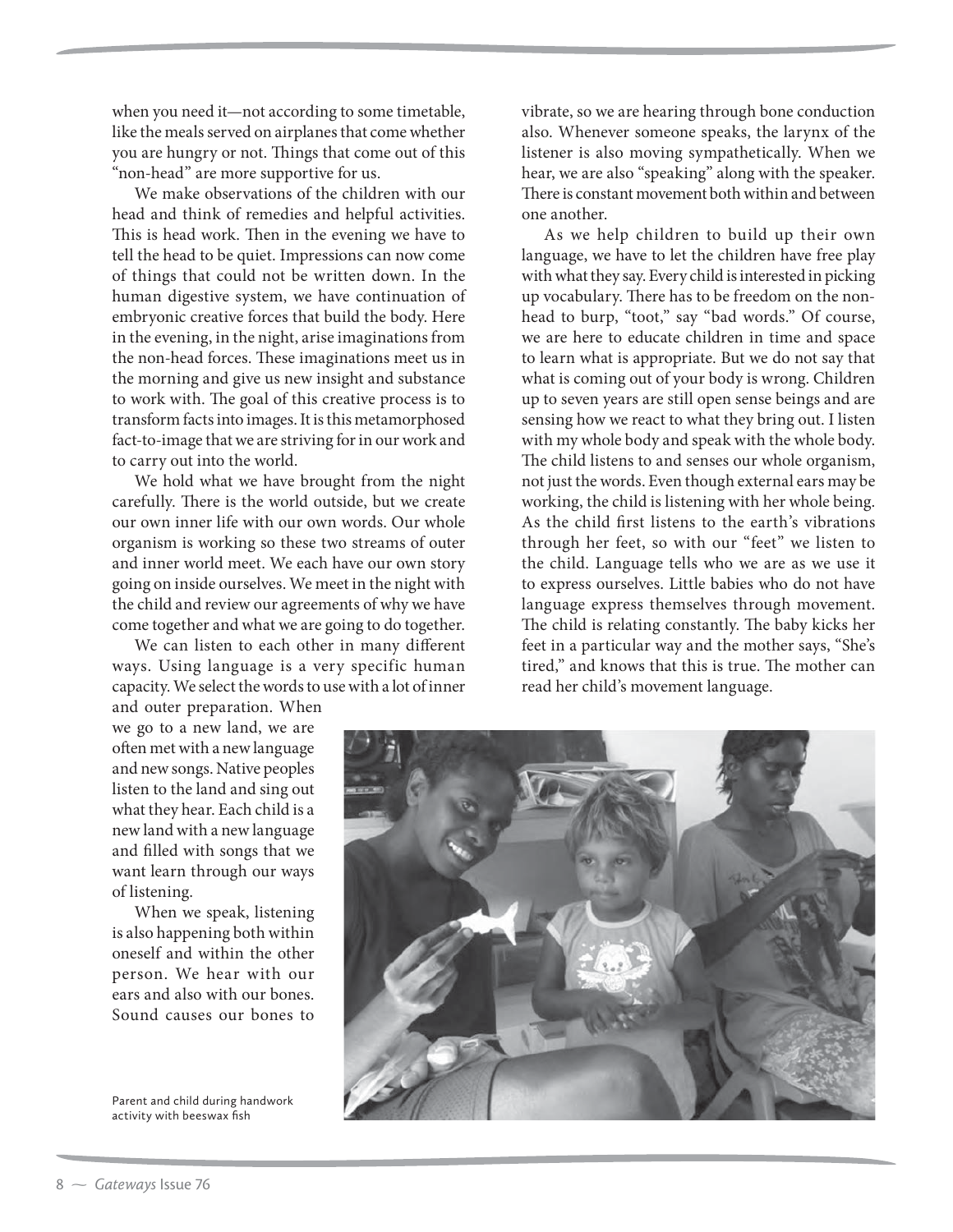Each child has chosen a language and has a plate of words from which to choose. Once speaking starts, the child is eager to choose many words from the plate and asks questions. But we do not need to answer all the questions. This is actually a disservice to the child. Only after seven years are children ready to recall a memory. Memory expands through many loops, each one reaching back or out further and further. But this is meant to occur over time and we do not want to accelerate it. If we have five-year-olds who cannot recall a story, we are happy. We are not training children at this age to memorize.

Rudolf Steiner said that beauty belongs to language. There was a time when language was still beautiful. Then came the need to be correct and grammatical. This moved speaking from the non-head [where speech sat on the top of rhythmic breathing] to the head. In our time, speech is very pragmatic. Children are asking for boundaries [in their speech and behavior] to prove that we really love them. When they are ready to speak hexameter, then they are ready for grammar and correctness. We need to allow space in which a child is free to create in language as well as in free play. We are constantly in the process of listening and speaking. We want to listen to the soul of the other also through what is not said. We listen to the unspoken and bring a picture out of it. The whole world is here to educate the child. The role of the teacher is actually quite small. The



child must be free to explore and be guided by our wisdom but not censured in her speech.

For us to do our work, we need to have a healthy relationship between our metabolic and our head forces. When the head is tired, metabolic forces keep things going; they do not tire. Our ego and astral separate from our physical and etheric bodies during sleep. We need this rest from ourselves. When we eat and digest well, we sleep well. When we sleep well, the head is sleeping. Then every morning we wake up with more wisdom and more love.

How do we know if we are really experiencing the child? We have to ask whether what we are seeing is actually the child or whether I am seeing what I expect to see of this child—which may be my expectation and not the child himself. We must practice Goethean observation, nicely described by the Nature Institute as "ways of thinking and perception that integrate self-reflective and critical thought, imagination, and careful, detailed observation of the phenomena," where we strive to look with objectivity and to see the wholeness of the child. We are training our instruments to become perceptive beings. The human being is never perfect but is always becoming. What we see right now of a child is a momentary expression of what is striving and longing to become.

#### **Michael Kokinos:**

There are many themes weaving together with the thoughts of these keynotes. Lakshmi and I work with children with autism who do not speak. There are things we want the children to be able to do. And we want to allow them their freedom. This takes us to the mystery of encounter. We need to be open and receptive to this mystery. If we have an encounter at the spiritual level, two beings meet. We can meet as we are now doing in this conference with everyone together. We can also meet in an individual encounter, I-to-I, where there is an intimate, intuitive connection. If we can bring our attention to hold the space of this intimate contact, we can achieve the connection through touch, through a song,

The joy of a knot doll. "Congruence" means that all the elements of what is thought, spoken, and intended fit together, and each part reinforces the wholeness of all the elements.